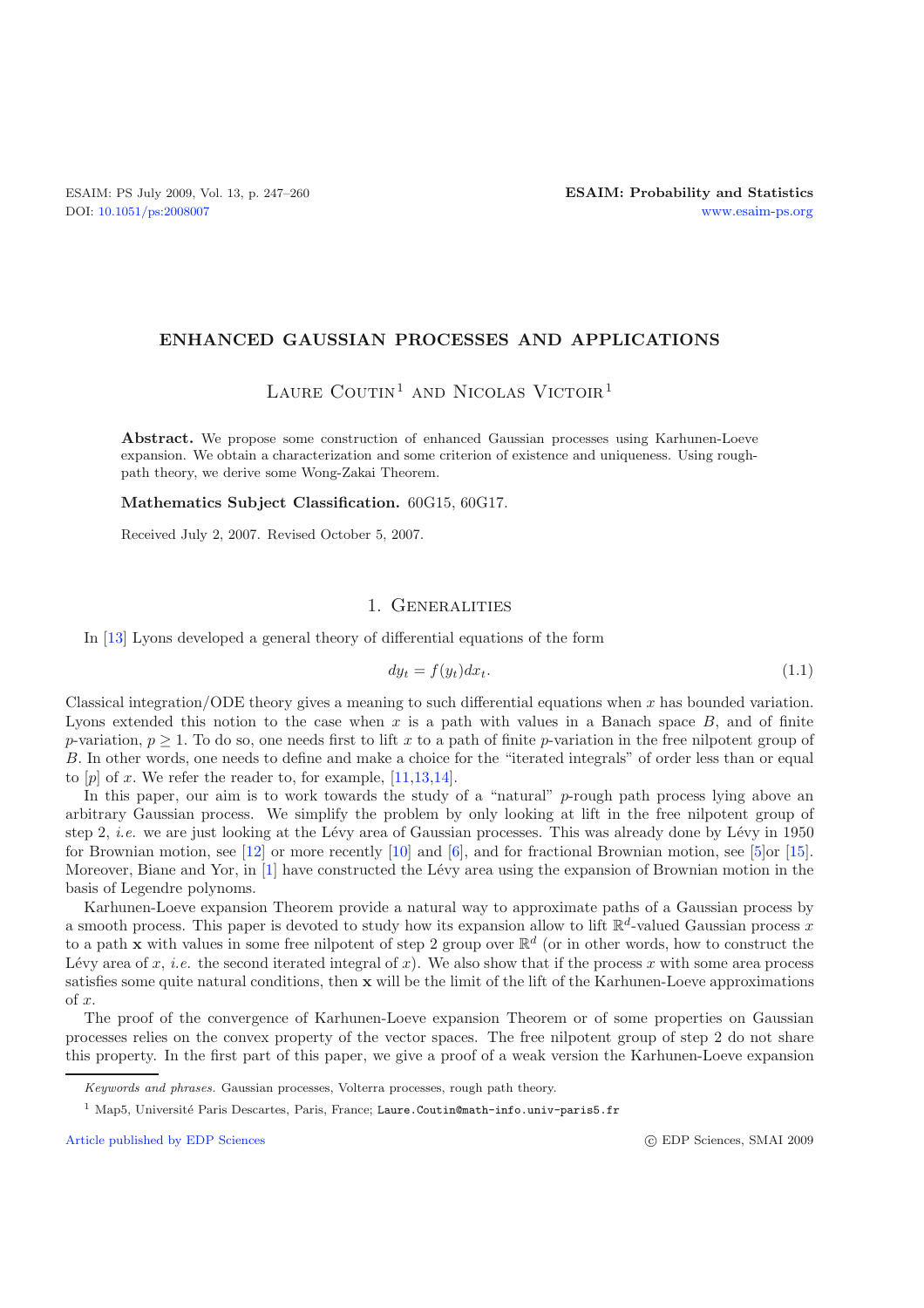Theorem using a discrete martingale. Some basic results on the free nilpotent group of step 2 are given. Then, in the second part, using again some martingales, we lift the process  $x$  to a path  $x$  with values in some free nilpotent of step 2 group over  $\mathbb{R}^d$ . A characterisation and a result of uniqueness is also given. For the Brownian motion and the fractional Brownian motion, this definition coincides with the one obtained by dyadic linear approximation as in [\[5\]](#page-12-3). In the third part the case of Volterra Gaussian processes is studied. We conclude with a Wong-Zakai Theorem.

#### 1.1. **Gaussian processes**

We define on the measure space  $\Omega = C_0([0,1], \mathbb{R}^d)$  and its Borel  $\sigma$ -algebra denoted by  $\mathbb{F}$ , the probability measure  $\mathbb P$  corresponding to the law of a d-dimensional centered Gaussian process with covariance function C. We let  $(H, \langle, \rangle)$  the associated Cameron-Martin space associated to P. We assume that the process has continuous sample paths, then it is continuous in  $L^2(\Omega, \mathbb{F}, \mathbb{P})$  and the covariance function is continuous. Following [\[9](#page-12-5)] Theorem 2.8.2, the space  $(H, \langle, \rangle)$  is separable. Let  $e = (e_i)_{i \in \mathbb{N}}$  be an orthonormal basis on  $(H, \langle, \rangle)$ . One can always represents  $X$  under  $\mathbb P$  with the formula

$$
X^k = \sum_{i=0}^{\infty} (N_i^e)^k e_i^k \tag{1.2}
$$

where  $N_i^e = \langle X, e_i \rangle$  are independent standard d-dimensional normal random variables. Here  $\langle , \rangle$  is the duality bracket. We let  $\mathcal{F}_n^e = \sigma(N_i^e, 0 \leq i \leq n)$ .

We warm up with the following two propositions. Their results (and stronger results) are well known, see Theorem 2.4.2 of [\[9](#page-12-5)], but the proof given here allow us to generalize in the next section to the "natural lift" of X to a process with values in some free nilpotent group.

<span id="page-1-1"></span>**Proposition 1.** *For all*  $t \in [0, 1]$ ,

$$
X_n^e(t) := E(X(t) | \mathcal{F}_n^e) = \sum_{i=0}^n N_i^e e_i(t).
$$

*Proof.* It is just the observation that  $\sum_{i=n+1}^{\infty} N_i^e e_i$  is mean 0 and independent of  $\mathcal{F}_n^e$  $n.$   $\Box$ 

<span id="page-1-0"></span>**Proposition 2.** For all  $q \geq 1$ , and for all  $t \in [0, 1]$ ,  $X_n^e(t)$  converges to  $X(t)$  almost surely and in  $L^q$ .

*Proof.* Since X has continuous sample paths, then almost surely  $||X||_{\infty} := \sup_{t \in [0,1]} ||X(t)|| < \infty.$  Note that  $||X||_{\infty} < \infty$  a.s. implies that the r.v.  $||X||_{\infty}$  has a Gaussian tail (from Borell's inequality), and therefore is in  $L^q$  for all  $1 \leq q < \infty$ . For all  $t \in [0,1]$ 

$$
\begin{array}{rcl} |X_n^e(t)| & = & |E\left(X(t)\,|\mathcal{F}_n^e\right)| \\ & \leq & E\left(\|X\|_\infty\,|\mathcal{F}_n^e\right). \end{array}
$$

Taking the supremum over all t, we obtain that  $||X_n^e||_{\infty} \leq E(||X||_{\infty} |\mathcal{F}_n^e)$ . Therefore, by Doob's inequality,  $\sup_n ||X_n^e||_{\infty}$  is in  $L^q$  for all  $1 \leq q < \infty$ . By the martingale convergence theorem,  $X_n^e(t) \to X(t)$  for all t, where the convergence is in  $L^q$  and a.s.  $\Box$ 

### 1.2. **Free nilpotent group of step 2**

### 1.2.1. *Definitions*

We define  $G^2(\mathbb{R}^d)$  to be the space  $\{(x,y)\in\mathbb{R}^d\oplus M_d(\mathbb{R}), y^{i,j}+y^{j,i}=x^ix^j\}$  together with the product

$$
(x_1, y_1) \otimes (x_2, y_2) = \left(x_1 + x_2, y_1 + y_2 + \left(x_1^i x_2^j\right)_{i,j}\right).
$$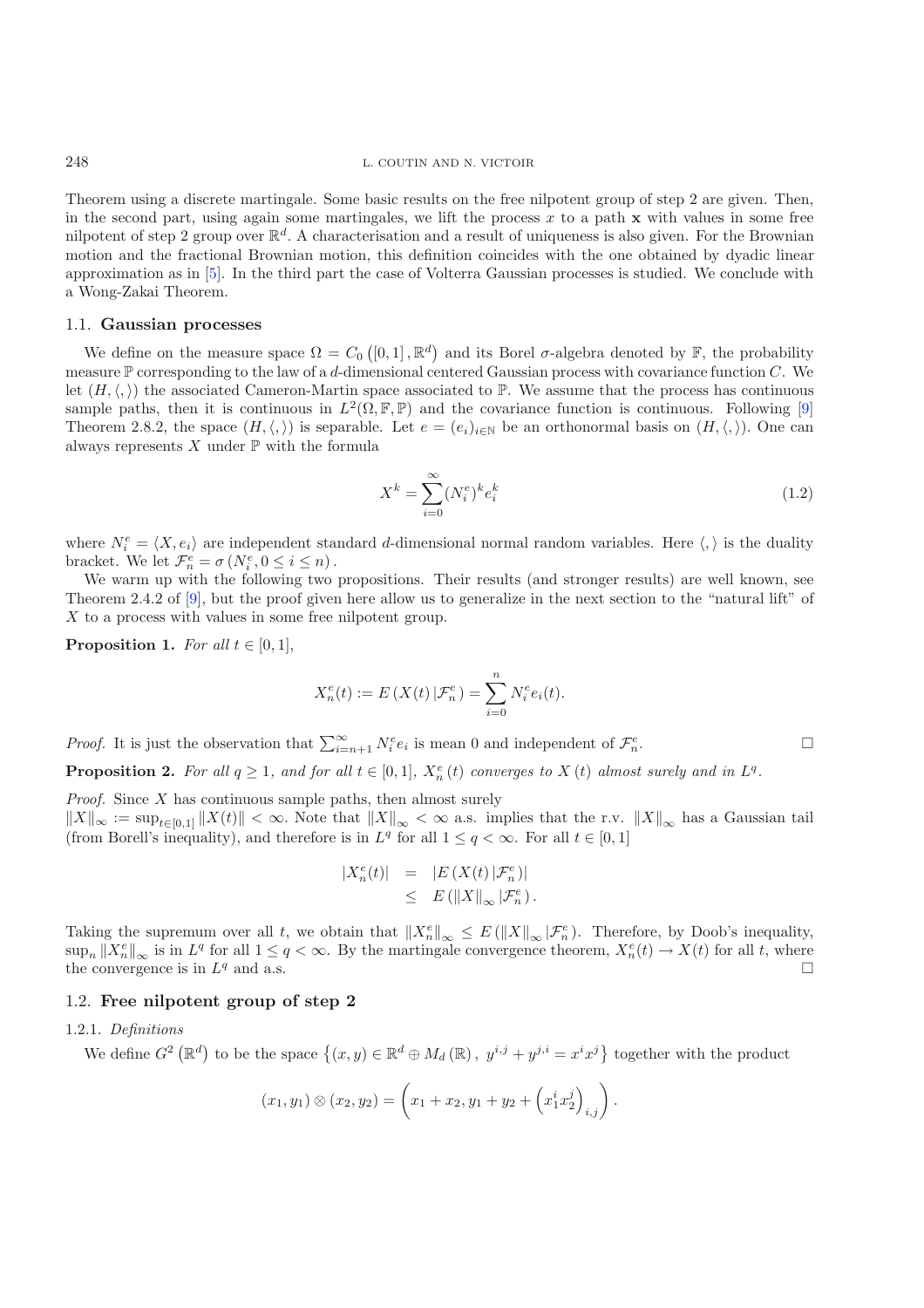Indeed,  $(G^2(\mathbb{R}^d), \otimes)$  is the free nilpotent group of step 2 over  $\mathbb{R}^d$ .

We define for a  $\mathbb{R}^d$ -valued path x of finite q-variation for  $q < 2$ , the canonical lift of x to a  $G^2(\mathbb{R}^d)$ -valued path:

$$
S(x)_t = \left(x_t, \int_0^t x_u^i dx_u^j\right), \ t \in [0, 1].
$$

Observe that  $G^2(\mathbb{R}^d) = \{S(x)_1, x \text{ smooth } \mathbb{R}^d\text{-valued path}\}.$  That allows us to define a homogeneous norm on  $G^2(\mathbb{R}^d)$ :

$$
\|g\|=\sup_{\substack{x \text{ smooth}\\S(x)_1=g}}\int_0^1\left|\dot{x}_u\right|du,
$$

and from this homogeneous norm, a left invariant distance on  $G^2(\mathbb{R}^d)$ :

$$
d(g, h) = ||g^{-1} \otimes h||.
$$

If  $g = (x, y) \in G^2(\mathbb{R}^d)$ , we define  $\pi_i(g)$  to be the projection of x on the *i*th component of  $\mathbb{R}^d$ , and  $\pi_{j,k}(g)$  the  $(j, k)$ th component of y on  $\mathbb{R}^d \times \mathbb{R}^d$ . In particular, if x is a smooth  $\mathbb{R}^d$ -valued path then  $\pi_i(S(x)_1) = x_1^i$  and  $\pi_{j,k}(S(x)_1) = \int_0^1 x_u^j dx_u^k.$ 

We have an equivalence of homogeneous norm result: there exists some constant  $c, C > 0$  such that for all  $g \in G^2(\mathbb{R}^d)$ ,

$$
c \|g\| \le \max_{i,j,k} \left\{ |\pi_i(g)| \, , \sqrt{|\pi_{j,k}(g)|} \right\} \le C \|g\| \, . \tag{1.3}
$$

# 1.2.2. Paths with values in  $G^2(\mathbb{R}^d)$

When x is a path in  $C_0([0,1], G^2(\mathbb{R}^d))$ , the space of continuous functions from  $[0,1]$  into  $G^2(\mathbb{R}^d)$  starting at 0, we let as a notation

$$
x_{s,t} = x_s^{-1} \otimes x_t, \quad (s,t) \in [0,1]^2.
$$

On  $C_0([0,1], G^2(\mathbb{R}^d))$ , we define the following distances:

$$
d_{\infty}(x, y) = \sup_{0 \le t \le 1} d(x_t, y_t),
$$
  

$$
||x||_{\infty} = d_{\infty}(0, x).
$$

<span id="page-2-0"></span>For a given control<sup>[1](#page-2-0)</sup>  $\omega$  and  $p \ge 1$ , we define

$$
d_{p,\omega}(x,y) = \sup_{0 \le s < t \le 1} \frac{d(x_{s,t}, y_{s,t})}{\omega(s,t)^{1/p}},
$$
  

$$
||x||_{p,\omega} = d_{p,\omega}(0,x).
$$

The applications  $\|.\|_{\infty}$  and  $\|.\|_{p,\omega}$  are not some pseudo norms since  $x, y \in C_0([0,1], G^2(\mathbb{R}^d))$  does not imply  $x \otimes y \in C_0([0,1], G^2(\mathbb{R}^d))$ .

<sup>&</sup>lt;sup>1</sup>*I.e.*, a continuous map from  $\{s \le t, s, t \in [0,1]\}$  such that  $\omega(t, s) + \omega(s, u) \le \omega(t, u)$ ,  $\forall t \le s \le u$ , null on the diagonal.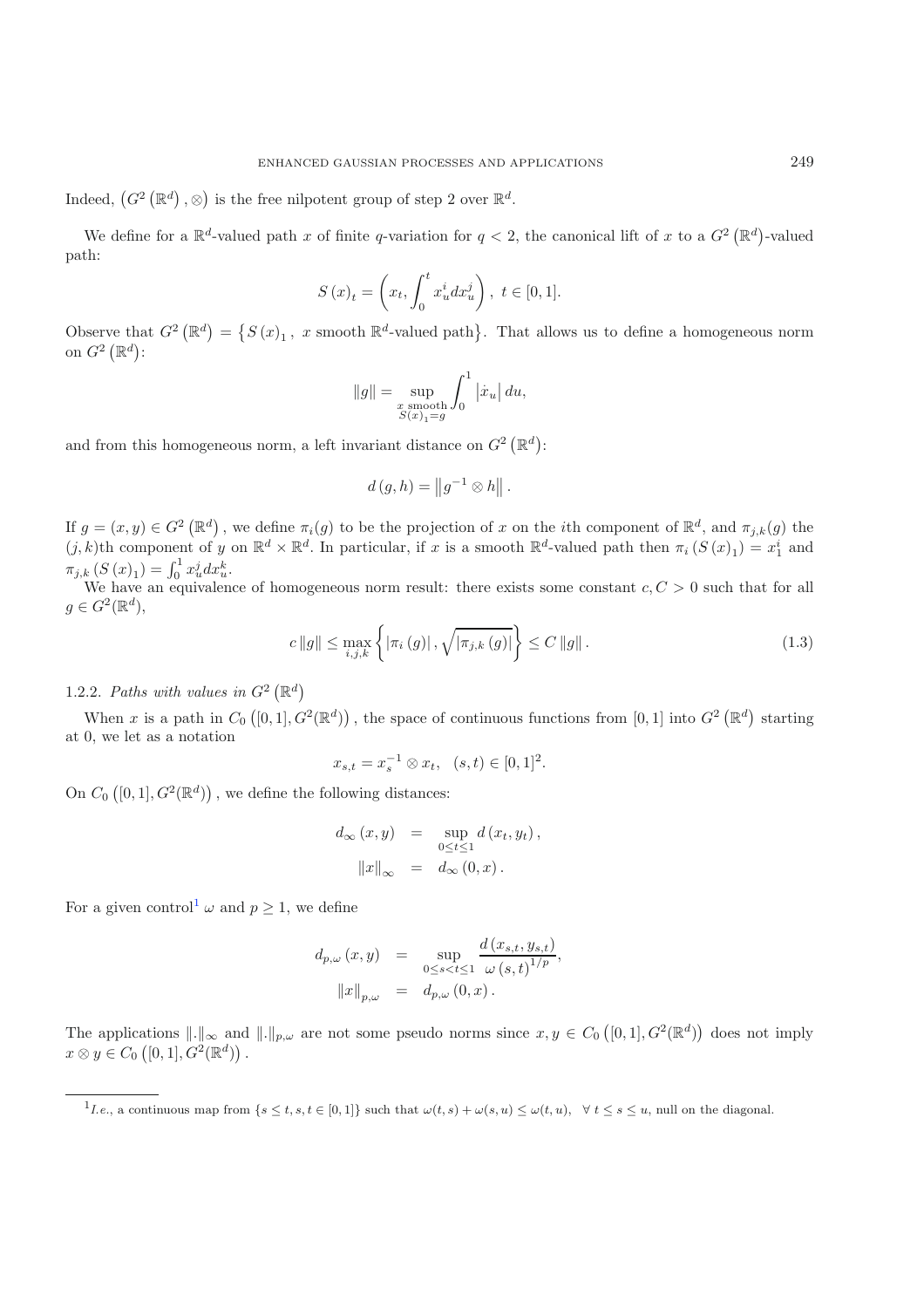# 250 L. COUTIN AND N. VICTOIR

#### 1.2.3. *Translation operator on path space*

We will want to "add" two paths with values in  $G^2(\mathbb{R}^d)$ . This can be done when between these two paths make sense. This addition or translation operation will be denoted  $T$ .

The map T can be understood in the following way: for some smooth paths x and  $h$ , we define

$$
T_h(S(x)) := S(x+h).
$$

Then if  $(S(x_n))$  converges to X in the uniform topology associated to  $d_{\infty}$  and  $h_n$  converges to h in bounded variation, then  $(T_{h_n}(S(x_n)))$  converges in the uniform topology to a continuous  $G^2(\mathbb{R}^d)$ -valued path denoted  $T_h(X)$ . One can check that  $T_h(X)$  satisfies

<span id="page-3-2"></span>
$$
\pi_i(T_h(X)) = h^i + x^i,
$$
  
\n
$$
\pi_{i,j}(T_h(X)) = \pi_{i,j}(X) + \int_0^{\cdot} h_u^i dh_u^j + \int_0^{\cdot} x_u^i dh_u^j
$$
  
\n
$$
+ h^i x^j - h_0^i x_0^j - \int_0^{\cdot} x_u^j dh_u^i.
$$
\n(1.4)

# 2. NATURAL LIFT OF A GAUSSIAN PROCESS TO A  $G^2(\mathbb{R}^d)$ -VALUED PROCESS

#### 2.1. **Definition and first property**

We denote by BV the set of continuous paths of bounded variation.

<span id="page-3-0"></span>**Assumption 1.** (1) *There exists an orthonormal basis*  $e = (e_i)_{i\geq 0}$  *of*  $(H, \langle, \rangle)$  *which is in*  $H \cap BV$ ; (2) *the components of* X *are independent.*

**Example [1](#page-3-0).** *Point* (1) of Assumption 1 is fulfilled if C is continuous for the usual distance on  $[0,1]^2$ , and for *all*  $t \in [0,1], C(t,.) \in BV$ . *Indeed, the vector space generated by*  $\{C(t,.) , t \in [0,1]\}$  *is dense in*  $(H, \langle, \rangle)$  *and Assumption [1](#page-3-0) follows from an orthonormalisation procedure.*

**Example 2.** *In particular, Assumption [1](#page-3-0) is satisfied for fractional Brownian motion, for any Hurst parameter*  $h > 0$ .

All the orthonormal basis  $(e_i)_{i\in\mathbb{N}}$  of H that we will consider will be implicitly assumed to be in BV.

**Definition 1.** We say that  $\mathbf{X} : [0,1] \to G^2(\mathbb{R}^d)$  defines **a natural lift of the Gaussian process** X, **asso***ciated to the orthonormal basis e (to a*  $G^2(\mathbb{R}^d)$ *-valued process) if* 

- (1)  $S(X_{0,n}^e)_t$  *converges in probability to*  $\mathbf{X}_t$  *for all*  $t \in [0,1]$ *;*
- (2) **X** *has a continuous sample paths.*

Note from the definition of the canonical lift on smooth  $\mathbb{R}^d$  valued path and Proposition [2,](#page-1-0) that

<span id="page-3-1"></span>
$$
\pi_i(\mathbf{X}) = X^i, \quad i \in \{1, ..., d\}
$$
\n
$$
\pi_{i,i}(\mathbf{X}) = \frac{(X^i)^2}{2}.
$$
\n(2.1)

<span id="page-3-3"></span>**Lemma 1.** Let e be an orthonormal basis on H, such that  $e_n \in BV$  for  $n \in \mathbb{N}$ . Let  $t \in [0,1]$ , the random *variable*  $(S(X_n^e)_t)$  *converges almost surely if and only if* 

$$
\max_{i,j} \sum_{0 \le l < k < \infty} \left[ \int_0^t \left( e^i_l(s) \dot{e}^j_k(s) - e^j_k(s) \dot{e}^i_l(s) \right) \mathrm{d}s \right]^2 < +\infty.
$$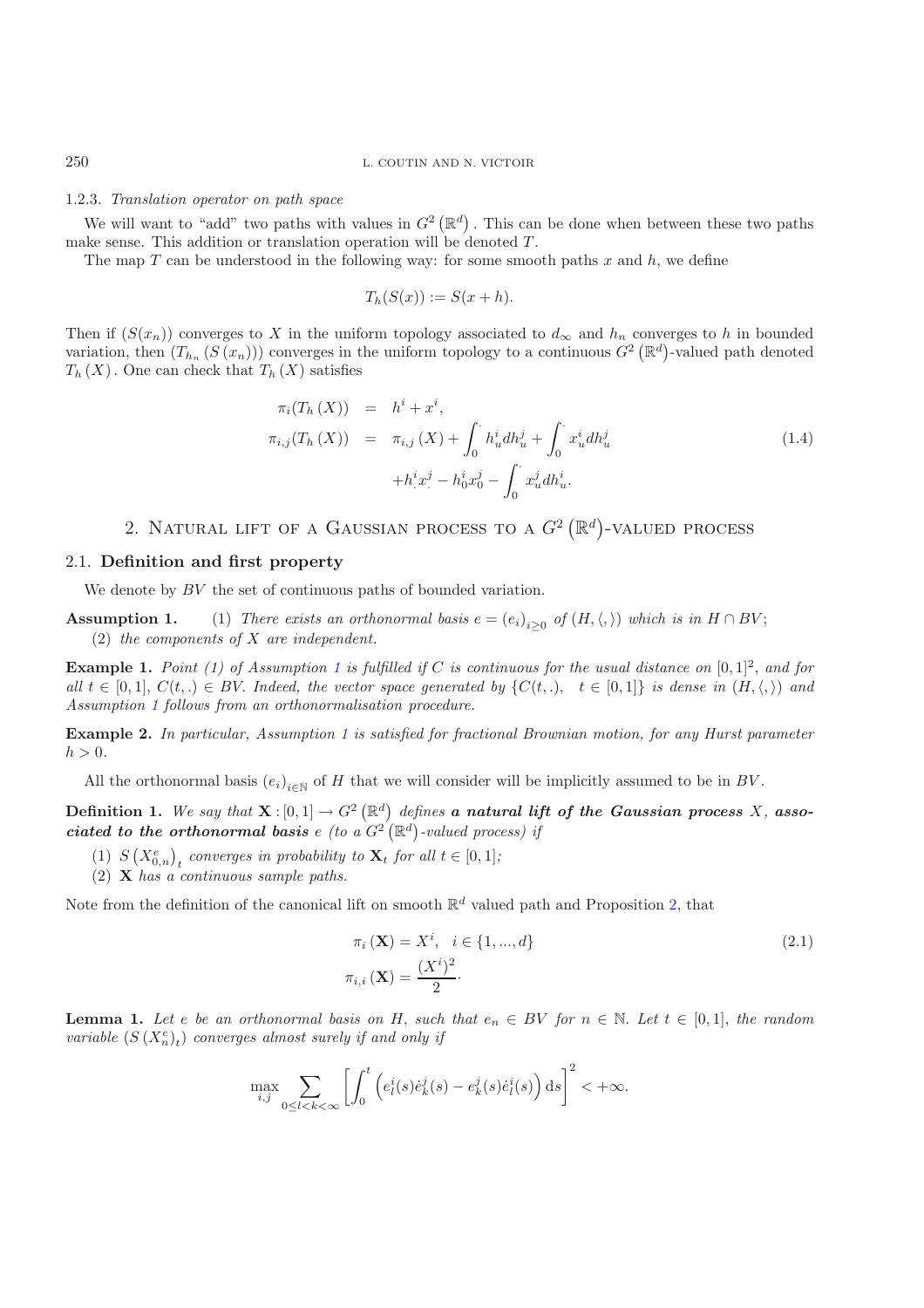*Proof.* From equality [\(2.1\)](#page-3-1) and Proposition [2,](#page-1-0) we only have to study the convergence of  $((\pi_{i,j} - \pi_{j,i}) (S(X_n^e))$ . First observe that  $((\pi_{i,j} - \pi_{j,i})(S(X_n^e)_t))$  is  $\mathcal{F}_n^e$ -martingale. Moreover, because its belongs to the second Wiener chaos, the convergence of  $((\pi_{i,j} - \pi_{j,i}) S(X_n^e)_t)$  in probability is equivalent to the convergence in  $L^2$ . By martingale convergence theorem,  $((\pi_{i,j} - \pi_{j,i}) S(X_n^e)_t)$  converges in  $L^2$  and almost surely if and only if  $\lim_{n\to\infty} E\left(\left|\left(\pi_{i,j}-\pi_{j,i}\right)S(X_n^e)_t\right|^2\right)<\infty.$  But

$$
E\left(\left|\left(\pi_{i,j}-\pi_{j,i}\right)(S(X_n^e)_t)\right|^2\right) = E\left(\left|\sum_{0\leq l,k\leq n} \left(N_l^i N_k^j\right) \int_0^t \left(e_l^i(s)\dot{e}_k^j(s) - e_k^j(s)\dot{e}_l^i(s)\right) \mathrm{d}s\right|^2\right)
$$

$$
= \sum_{0\leq l,k\leq n} \left[\int_0^t \left(e_l^i(s)\dot{e}_k^j(s) - e_k^j(s)\dot{e}_l^i(s)\right) \mathrm{d}s\right]^2.
$$

Observe that we have used the independence of the coordinates of the Gaussian process  $X$ .

A kind of  $0 - 1$  law is also available.

**Lemma 2.** Let e be an orthonormal basis on H, such that  $e_n \in BV$  for  $n \in \mathbb{N}$ . Let  $t \in [0,1]$ .  $If \mathbb{P}(\{\omega, (S(X_n^e)_t(\omega))_{n\in\mathbb{N}} \text{ converges }\}) > 0, \text{ then } \mathbb{P}(\{\omega, (S(X_n^e)_t(\omega))_{n\in\mathbb{N}} \text{ converges }\}) = 1.$ *Proof.* Assume that  $\mathbb{P}(\{\omega, (S(X_n^e)_t(\omega))_{n\in\mathbb{N}} \text{ converges }\}) > 0$ , and denote for  $i, j \in \{1, ..., d\}$ 

$$
\Gamma^{i,j} = \{ \omega, \ \ (S(X_n^e)^{i,j}_t(\omega) - S(X_n^e)_t(\omega)^{j,i})_{n \in \mathbb{N}} \ \text{ converges } \}.
$$

For  $i \in \{1, ..., d\}$ , observe that  $S(X_n^e)^i = \frac{(X_n^e(t)^i)^2}{2}$ . Theorem 1.1.1 of [\[9\]](#page-12-5) applied to the Gaussian vector  $(X_n^e(t)^i)_{n\in\mathbb{N}}$  yields

$$
\mathbb{P}(\{(X_n^e(t)^i)_{n\in\mathbb{N}}\quad\text{ and }\ (X_n^e(t)^{i,i})_{n\in\mathbb{N}}\text{ converge}\})=1.
$$

For  $i \neq j$ , conditionally to  $\sigma(N_l^i, l \in \mathbb{N})$ ,  $(S(X_n^e)_t^{i,j} - S(X_n^e)_t^{j,i})_{n \in \mathbb{N}}$  is a Gaussian vector, and using the same arguments, almost surely

$$
\mathbb{E}(\mathbf{1}_{\Gamma^{i,j}}/\sigma(N_l^i, \quad l \in \mathbb{N})) = \mathbf{1}_{\Gamma^{i,j}}.
$$

But the role of i and j in the conditioning are symmetric and the following equality holds

$$
\mathbb{E}(\mathbf{1}_{\Gamma^{i,j}}/\sigma(N_l^i, l \in \mathbb{N})) = \mathbf{1}_{\Gamma^{i,j}} = \mathbb{E}(\mathbf{1}_{\Gamma^{i,j}}/\sigma(N_l^j, l \in \mathbb{N})).
$$
\n(2.2)

Since the  $\sigma$  fields  $\sigma(N_i^j, l \in \mathbb{N})$  and  $\sigma(N_i^i, l \in \mathbb{N})$  are independent, conditioning all terms of equality [\(2.2\)](#page-4-0) by  $\sigma(N_l^j, l \in \mathbb{N})$  yields

$$
\mathbf{1}_{\Gamma_{i,j}} = \mathbb{P}(\Gamma_{i,j}) > 0.
$$

Then,  $\mathbf{1}_{\Gamma_{i,j}} = 1$  almost surely. This achieves the proof, since

$$
S(X_n^e)^{i,j} = \frac{1}{2} \left[ (X_n^e)^i (X_n^e)^j + S(X_n^e)^{i,j} - S(X_n^e)^{j,i} \right].
$$

#### 2.2. **A characterization of a natural lift, and a uniqueness result**

We will use the maps

$$
\phi_i : C_0([0,1], \mathbb{R}^d) \to C_0([0,1], \mathbb{R}^d)
$$
  

$$
(x_1, ..., x_d) \to (x_1, ..., x_{i-1}, -x_i, x_{i+1}, ..., x_d).
$$

<span id="page-4-1"></span>Observe that  $\mathbb{P} \circ \phi_i = \mathbb{P}$  for all i. ( $\mathbb{P}$  is the probability measure introduced in the previous section.)

<span id="page-4-0"></span> $\Box$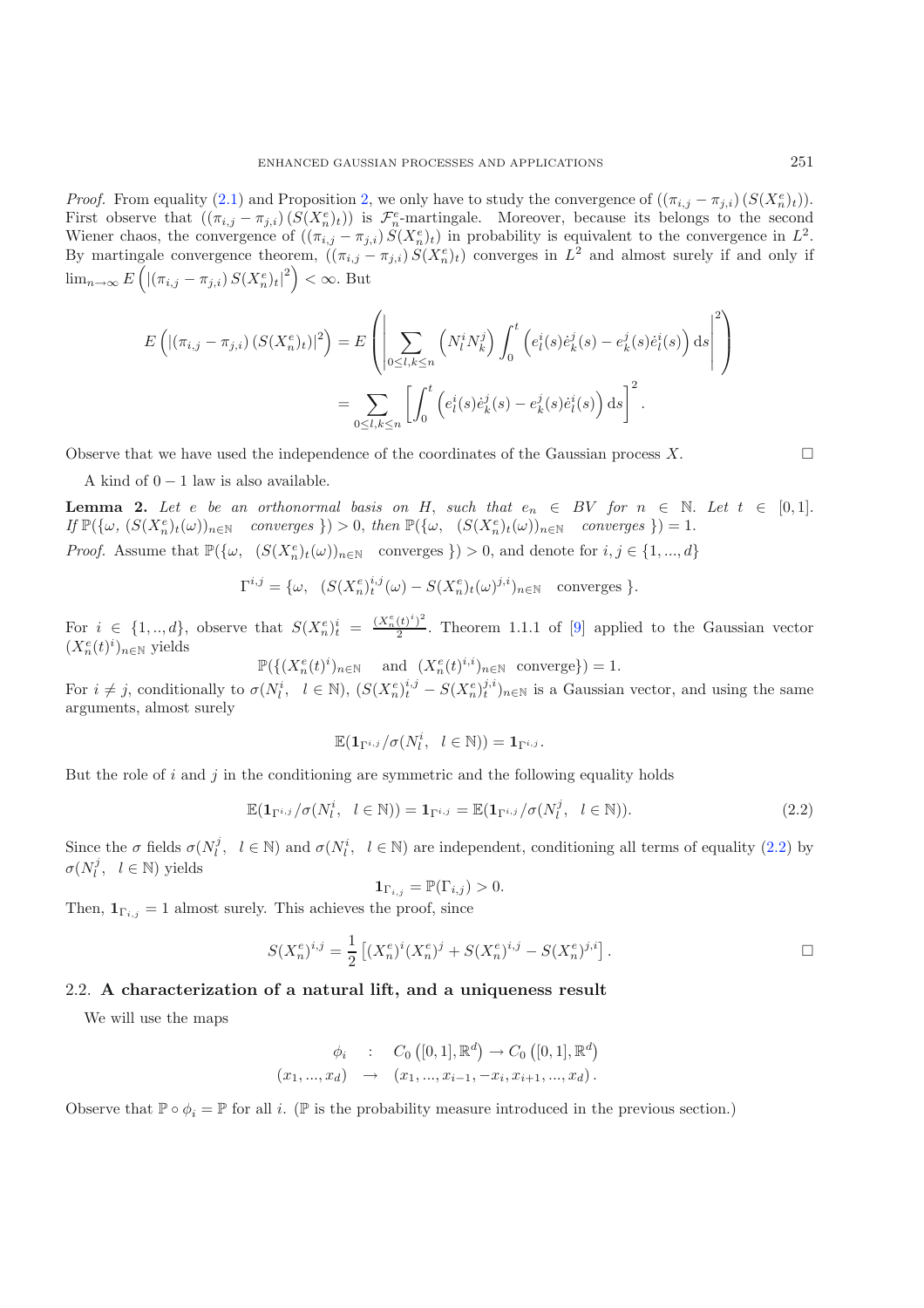#### **Theorem 1.** *Assume that Assumption [1](#page-3-0) is fulfilled.*

*The path*  $\mathbf{X} : [0,1] \to G^2(\mathbb{R}^d)$  is a natural lift of X for some orthonormal basis e, if and only if there exists *a measurable map*

<span id="page-5-0"></span>
$$
\Psi: C_0\left([0,1], \mathbb{R}^d\right) \to C_0\left([0,1], G^2\left(\mathbb{R}^d\right)\right) \cup \{\delta\}
$$

*(where* δ *is a cemetery point) such that*

**Definition 2.** (1)  $\mathbf{X} = \Psi(X)$  *a.s. and*  $\Psi(X) \neq \delta$  *a.s.* 

(2) *The projection of*  $\Psi(X)$  *onto*  $\mathbb{R}^d$  *is equal to* X *a.s.* (Lifting property.)

(3)  $\begin{cases} \pi_{j,k} \Psi(\phi_i(X)) = -\pi_{j,k} \Psi(X) & \text{if } i \in \{j,k\}, \\ \pi_{j,k} \Psi(\phi_i(X)) = \pi_{j,k} \Psi(X) & \text{if } i \notin \{j,k\}. \end{cases}$  (Symmetry property.)

- 
- (4) For all path  $h \in H \cap BV$ ,  $\Psi(h) = S(h)$ *. (Definition on "smooth" paths.)*
- (5) For all path  $h \in H \cap BV$ ,  $\Psi(X + h) = T_h \Psi(X)$  almost surely. (Stability of translations property.)
- (6) *The r.v.*  $\|\mathbf{X}_{s,t}\|$  *is in*  $L^2(\Omega, \mathbb{F}, \mathbb{P})$  *for*  $0 \leq s \leq t \leq 1$ . *(Integrability property.)*

*Proof.* If **X** is a natural lift (associated to an orthonormal basis f), it is easy to check that it satisfies properties (1) to (6).

Conversely, we want to check that if  $\Psi$  is a measurable map satisfying the above condition, then  $\Psi(X)$  is the natural lift associated to e. The proof will be complete once we prove that for all  $n$ , for all  $0 \le s \le t \le 1$ ,

$$
E\left(\log \Psi\left(X\right)_{s,t}|\mathcal{F}_n^e\right) = \log S\left(X_n^e\right)_{s,t}.\tag{2.3}
$$

 $\rm{Indeed, the martingale log}\,S\left(X_{0,,n}^{e}\right)_{s,t}$  converges to  $\log{\bf X}_{s,t},$  and the above equality plus the fact that  $\log\Psi\left(X\right)_{s,t}$ is  $\mathcal{F}_{0,\infty}^e$ -measurable would prove that  $\mathbf{X}_{s,t} = \Psi(X)_{s,t}$ . Here, log is defined by its power serie.

The first level of equality [\(2.3\)](#page-5-0) was proved in Proposition [1.](#page-1-1) We therefore only need to prove that for  $i \neq j$ ,  $0 \leq s \leq t \leq 1, n \in \mathbb{N}$  using  $(1.4)$ ,

$$
E\left((\pi_{i,j}-\pi_{j,i})\left(\Psi\left(X\right)_{s,t}\right)|\mathcal{F}_{n}^{e}\right)=(\pi_{i,j}-\pi_{j,i})\left(S\left(X_{n}^{e}\right)_{s,t}\right).
$$

<span id="page-5-1"></span>From the stability of translations property,  $\Psi(X) = T_{X_n^e}(\Psi(X - X_n^e))$ . In particular, for all  $0 \le s < t \le 1$ , and  $1 \leq i \leq j \leq d$ ,

$$
(\pi_{i,j} - \pi_{j,i}) \left( \Psi(X)_{s,t} \right) = (\pi_{i,j} - \pi_{j,i}) \left( \Psi(X - X_n^e)_{s,t} \right) + (\pi_{i,j} - \pi_{i,j}) \left( S(X_n^e)_{s,t} \right)
$$

$$
+ \int_s^t (X - X_n^e)_{s,u}^i d(X_n^e)_{u}^j - \int_s^t (X - X_n^e)_{s,u}^i d(X_n^e)_{u}^i
$$

$$
- \int_s^t (X - X_n^e)_{s,u}^j d(X_n^e)_{u}^i + \int_s^t (X - X_n^e)_{s,u}^i d(X_n^e)_{u}^j
$$

$$
+ (X_n^e)_{s,t}^i (X - X_n^e)_{s,t}^j - (X_n^e)_{s,t}^i (X - X_n^e)_{s,t}^i.
$$
 (2.4)

It is easy to check that all the expressions in equality [\(2.4\)](#page-5-1) are in  $L^2(\Omega, \mathbb{F}, \mathbb{P})$ . As  $(X - X_n^e)$  is independent of  $\mathcal{F}_n^e$  while  $N_k^e$  is  $\mathcal{F}_n^e$ -measurable,

$$
E\left(\int_{s}^{t} (X - X_{n}^{e})_{s,u}^{i} d(X_{n}^{e})^{j}(u) | \mathcal{F}_{n}^{e}\right) = \sum_{k=0}^{n} N_{k}^{j} \int_{s}^{t} E\left((X - X_{n}^{e})_{s,u}^{i} | \mathcal{F}_{n}^{e}\right) de_{k}^{j}(u)
$$
  

$$
= \sum_{k=0}^{n} N_{k}^{j} \int_{s}^{t} E\left((X - X_{n}^{e})_{s,u}^{i}\right) de_{k}^{j}(u)
$$
  

$$
= 0.
$$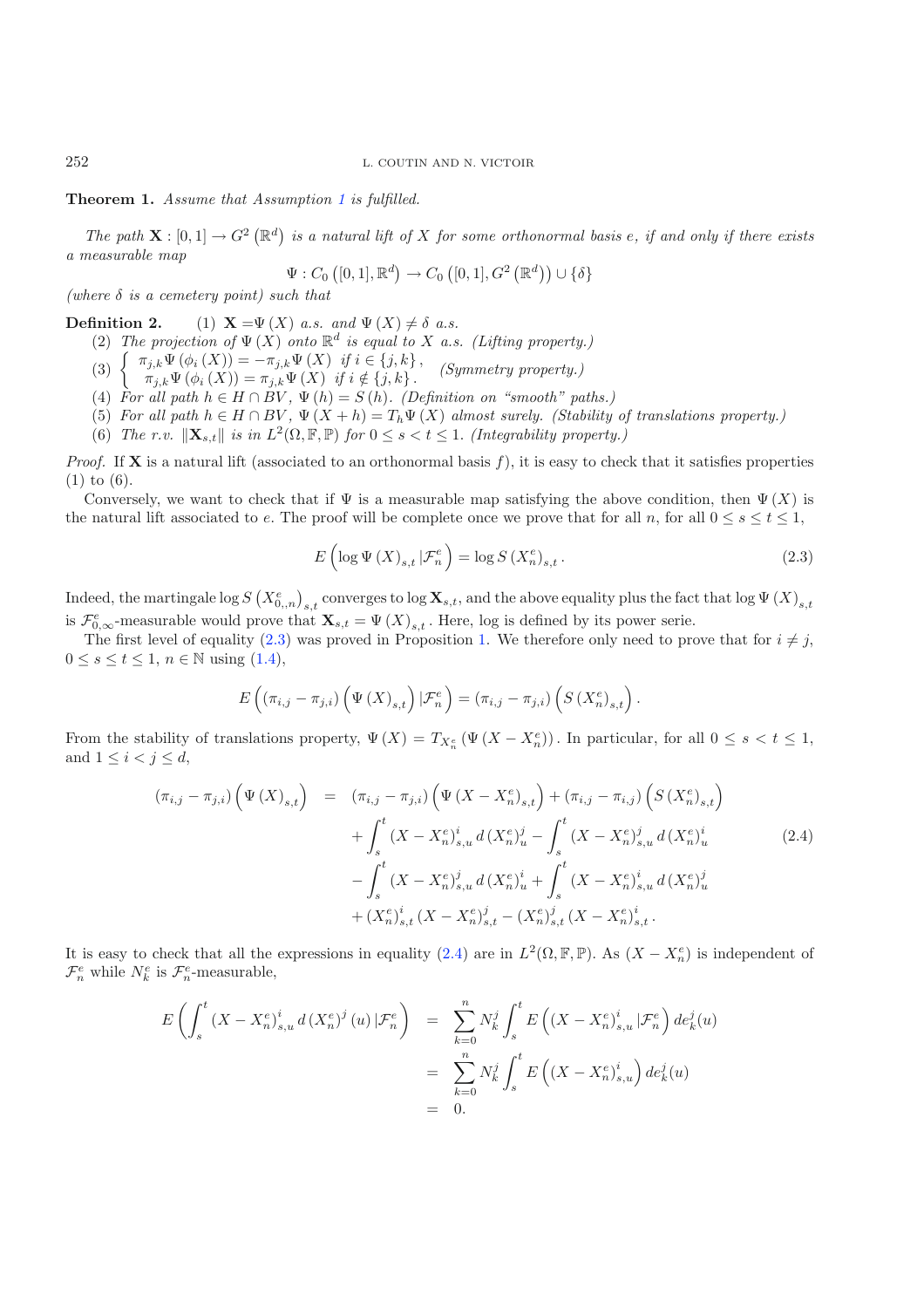The same equality and argument applies to  $\int_s^t (X - X_n^e)_{s,u}^j d(X_n^e)_{u}^i$  and to  $(X_n^e)_{s,t}^i (X - X_n^e)_{s,t}^j$  and the reverse expressions. Therefore,

$$
E\left((\pi_{i,j}-\pi_{j,i})\left(\Psi\left(X\right)_{s,t}\right)|\mathcal{F}_{n}^{e}\right)=(\pi_{i,j}-\pi_{j,i})\left(S\left(X_{n}^{e}\right)_{s,t}\right)+E\left((\pi_{i,j}-\pi_{j,i})\left(\Psi\left(X-X_{n}^{e}\right)_{s,t}\right)|\mathcal{F}_{n}^{e}\right)
$$

From the symmetry assumption,  $(\pi_{i,j} - \pi_{j,i}) (\Psi(X - X_n^e)_{s,t}) = -(\pi_{i,j} - \pi_{j,i}) (\Psi \circ \Phi_i (X - X_n^e)_{s,t}).$  Since X and  $\phi_i(X)$  has the same law,  $(\pi_{i,j} - \pi_{j,i}) \left( \Psi(X - X_n^e)_{s,t} \right)$  is a centered random variable. Hence, as  $X - X_n^e$  is independent of  $\mathcal{F}_n^e$ , we obtain,

$$
E\left((\pi_{i,j}-\pi_{j,i})\left(\Psi\left(X-X_n^e\right)_{s,t}\right)|\mathcal{F}_n^e\right)=0.
$$

Therefore,

$$
E\left((\pi_{i,j}-\pi_{j,i})\left(\Psi\left(X\right)_{s,t}\right)|\mathcal{F}_{n}^{e}\right)=(\pi_{i,j}-\pi_{j,i})\left(S\left(X_{n}^{e}\right)_{s,t}\right).
$$

As a simple corollary of the previous result, we obtain the important result of uniqueness of the natural lift.

**Corollary 1.** *Let* X *be a Gaussian process, and assume that there exists a natural lift* **X** *of* X *associated to some orthonormal basis* e *of* H *in* BV *. Then, for all orthonormal basis* f *of* H *in* BV *, there exists a natural lift*  $X^f$  *associated to* X*.* Moreover, almost surely, for all such orthonormal basis,  $X^f = X^e$ .

#### <span id="page-6-0"></span>2.3. **Other constructions**

**Theorem 2.** Assume that there exists linear measurable maps  $\Delta_n$ :  $C_0([0,1], \mathbb{R}^d) \to H \cap BV$  such that

- (1) *almost surely,*  $S \circ \Delta_n(X)$  *converges in uniform topology;*
- (2)  $\Delta_n(h)$  *converges pointwise to* h *and*  $\sup_n |\Delta_n(h)|_{BV} < \infty \ \forall h \in H \cap BV;$
- (3) *for all*  $1 \leq i \leq d$ ,  $\Delta_n \circ \phi_i = \phi_i \circ \Delta_n$ .

*Then, there exists a (unique up to indistingability) natural lift of* X, and it is  $X := \lim_{n \to \infty} S \circ \Delta_n(X)$ .

*Proof.* We define  $\Psi(X) = \lim_{n\to\infty} S \circ \Delta_n(X)$ . Condition 1 clearly implies that  $\Psi(X)$  has almost surely continuous paths. Hence,  $T_h(\Psi(X))$  exists for all  $h \in BV$ . Moreover,

$$
S \circ \Delta_n(X+h) = S(\Delta_n(X) + \Delta_n(h))
$$
  
=  $T_{\Delta_n(h)}(S \circ \Delta_n(X)),$ 

and by property of the translation operator, we see that  $T_{\Delta_n(h)}(S \circ \Delta_n(X))$  converges in uniform topology to variation topology to  $T_h(\Psi(X))$ . Hence,  $\Psi(X+h)$  is well defined a.s. and equal a.s. to  $T_h(\Psi(X))$ . The other conditions of Theorem [1](#page-4-1) are easily checked to be true.  $\Box$ 

**Corollary 2.** *The level* n *dyadic piecewise linear approximation of a continuous path, i.e.*

$$
\Delta_n(x)_t = x_{\frac{k}{2^n}} + (2^n t - k) \left( x_{\frac{k+1}{2^n}} - x_{\frac{k}{2^n}} \right) \text{ for } t \in \left[ \frac{k}{2^n}, \frac{k+1}{2^n} \right].
$$

*Assume that*  $S \circ \Delta_n(X)$  *converges almost in uniform topology. Then,*  $\mathbf{X} := \lim_{n \to \infty} S \circ \Delta_n(X)$  *is the unique natural lift associated to* X*.*

The above corollary is obvious. It proves in particular that the lift of fractional Brownian motion constructed in [\[5\]](#page-12-3) is a natural one.

.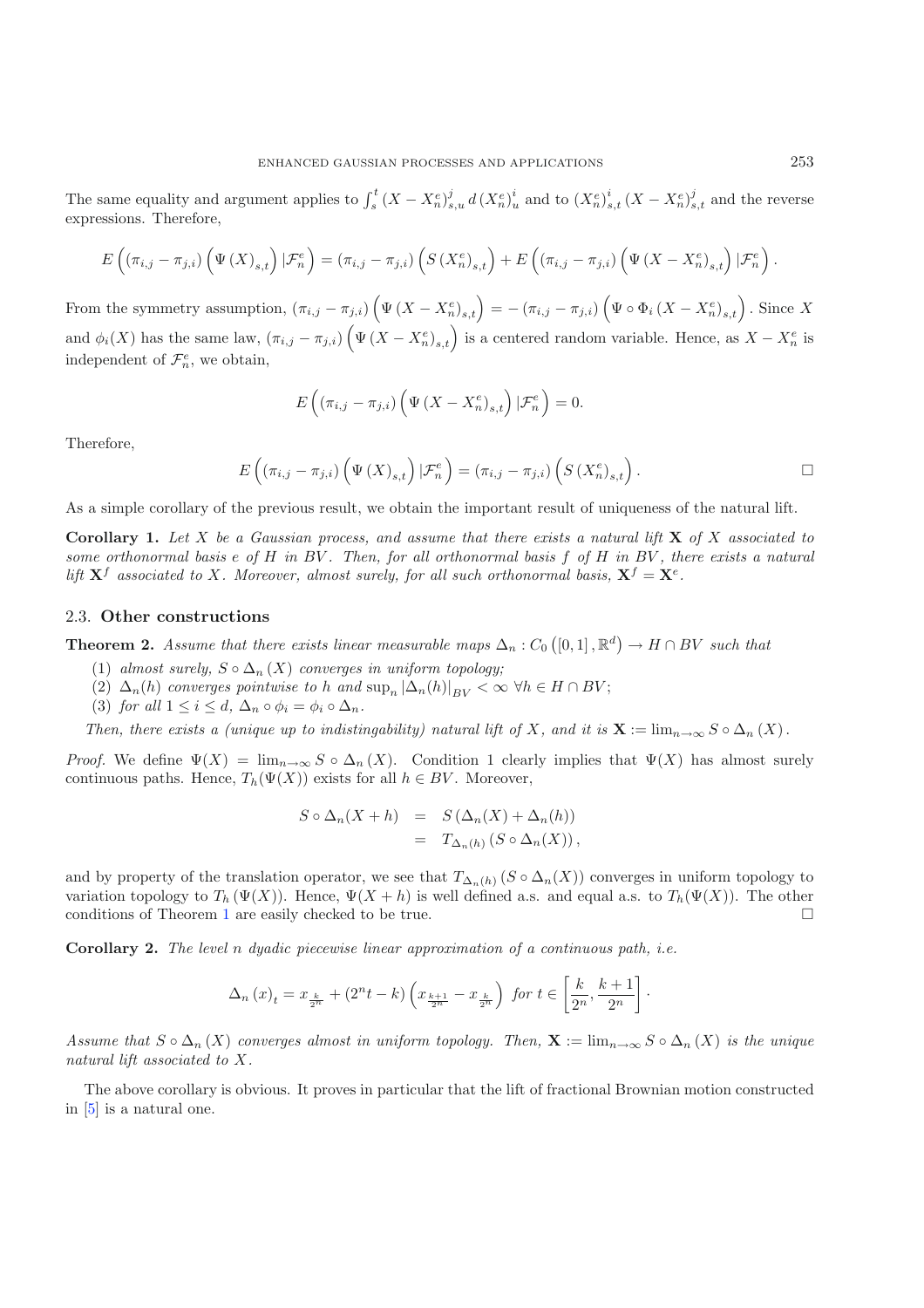# 2.4. **Convergence in**  $d_{p,\omega}$  **topology**

**Theorem 3.** *Assume that there exists a natural lift associated* **X** *to a Gaussian process* X*, and assume that for some control*  $\omega$ , such that  $\|\mathbf{X}\|_{p,\omega}$  *is in*  $\mathbf{L}^q(\Omega,\mathbb{F},\mathbb{R})$  *for*  $q \geq 2$ . Let us fix a orthonormal basis e of H which *in* BV *. Then,*

$$
\sup_n \left\Vert S(X_{0,n}^e) \right\Vert_{p,\omega}
$$

*is in*  $L^q$ . In particular, for all  $p' > p$ ,  $d_{p',\omega} (S(X_{0,n}^e), \mathbf{X})$  converges to 0 almost surely and in  $L^q$ .

*Proof.* We define  $A = ((\pi_{i,j} - \pi_{j,i})(\mathbf{X}))_{(i,j) \in \{1,\ldots,d\}}$  to be the area of **X**. For all  $s < t \in [0,1]$ ,

$$
\begin{array}{rcl} \left\|S(X_{0,n}^{e})_{s,t}\right\| & \leq & C\left|E\left(X_{s,t}|\mathcal{F}_{n}^{e}\right)\right|+C\sqrt{\left|E\left(A_{s,t}|\mathcal{F}_{n}^{e}\right)\right|} \\ \\ & \leq & 2C\sqrt{E\left(\left\|\mathbf{X}_{s,t}\right\|^{2}|\mathcal{F}_{n}^{e}\right)} \\ \\ & \leq & 2\omega(s,t)^{1/p}\sqrt{E\left(\left\|\mathbf{X}\right\|_{p,\omega}^{2}|\mathcal{F}_{n}^{e}\right)}.\end{array}
$$

Hence, since  $q \geq 2$ ,

$$
\sup_n \left\Vert S(X_{0,n}^e) \right\Vert_{p,\omega} \leq C \sup_n E\left(\Vert {\bf X} \Vert_{p,\omega}^q\, \vert \mathcal{F}_{0,n}^e\right)^{1/q},
$$

which in  $L^q$  by Doob's inequality. By interpolation, we obtain the convergence of  $d_{p',\omega}\left(S(X_{0,n}^e), \mathbf{X}\right)$  to 0 both almost surely and in  $L^q$ .

# 3. The particular case of a Volterra Gaussian process

This section is devoted to apply the previous results to Volterra Gaussian processes. There are a lot of work about integration with respect to these processes see  $[3,7]$  $[3,7]$  $[3,7]$  or  $[4]$  for more details and references therein. Since we are only interesting in the construction of enhanced Gaussian Volterra processes, we work in a more simpler framework.

Let K be a measurable kernel  $K : [0,1]^2 \to \mathbb{R}$  such that for all  $t \in [0,1]$ ,  $K(t,.) \in L^2([0,1], \mathbb{R}, dr)$ , and for all  $0 \le t \le s \le 1$ ,  $K(t,s)=0$ . Let  $B=(B^1,...,B^d)$  be a d-dimensional Brownian motion, then the Gaussian Volterra process associated to B and K is the process  $(X(t), t \in [0,1])$  defined by:

$$
X^{i}(t) = \int_{0}^{t} K(t, s) d B_{s}^{i}, \quad t \in [0, 1], \quad i = 1, ..., d.
$$

Its covariance function is

$$
C(t,s) = c(t,s)I_{\mathbb{R}}^d, \ (s,t) \in [0,1]
$$

where  $I_{\mathbb{R}}^{d}$  is the identity matrix and

$$
c(t,s) = \int_0^1 K(t,u)K(s,u) \mathrm{d}u.
$$

<span id="page-7-0"></span>In order to construct the natural lift we may assume the following.

- **Assumption 2.** (1) *There exists*  $\alpha > 0$  *such that the map*  $t \mapsto K(t,.)$  *is*  $\alpha$  *Hölder continuous from* [0,1] *to*  $L^2([0,1], \mathbb{R}, dr)$ ;
	- (2) the function  $t \mapsto \int_0^t K(t,s)ds$  is of bounded variation;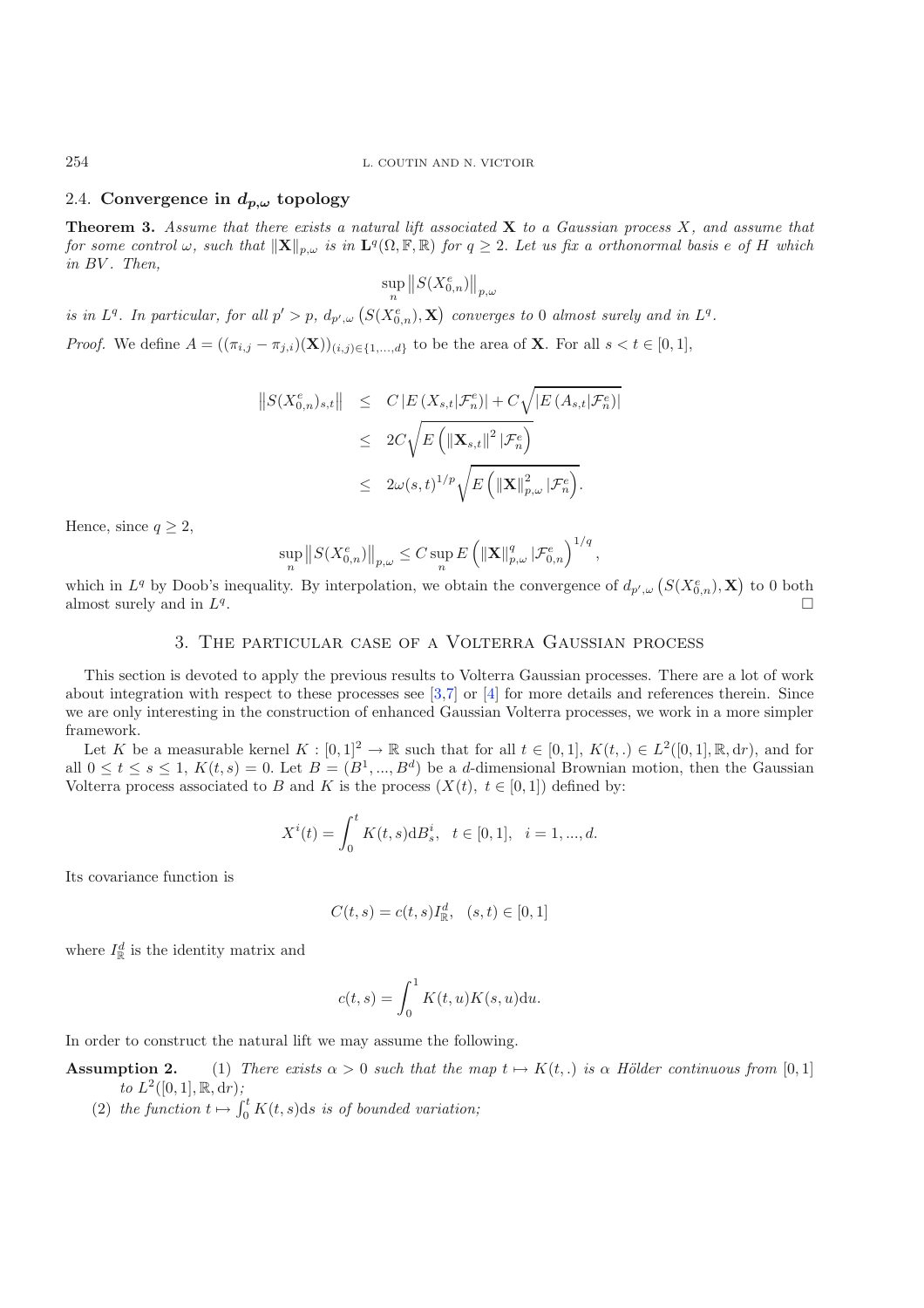(3) *the function*  $t \mapsto K(t, s)$  *has a differential with respect to* t *on* [s, 1] *denoted by*  $\partial K(t, s)$ ,  $\partial K(t, .)$  *belongs to*  $L_{loc}^1(]0, t[, \mathbb{R}, du)$  *and*  $\sup_{0 \le s < t \le 1} |\partial K(t, s)| (t - s)^{\frac{3}{2}} < +\infty$ .

Under point (1) of Assumption [2,](#page-7-0) X has a modification with  $\beta$  Hölder continuous sample path for any  $\beta < \alpha$ . In the sequel, we only consider this modification. Indeed, the variance of the increments is

$$
\sum_{i=1}^{d} \mathbb{E}(|X^{i}(t) - X^{i}(s)|^{2}) = d \int_{0}^{1} [K(t, u) - K(s, u)]^{2} du.
$$

Therefore using (1) of Assumption [2](#page-7-0) there exists a constant  $C_{\alpha}$  such that

$$
\sum_{i=1}^{d} E(|X_t^i - X_s^i|^2) \le C_{\alpha} |t - s|^{2\alpha},
$$

and the existence of a continuous modification is a consequence of the Kolmogorov Theorem.

The Cameron-Martin space associated to  $X$ , is

$$
H = \{h, \ h(t) = \int_0^t K(t,s)\dot{h}(s)ds, \ t \in [0,1], \ \dot{h} \in L^2([0,1], \mathbb{R}^d, ds)\},\
$$

endowed with the scalar product  $\langle h, g \rangle = \langle \dot{h}, \dot{g} \rangle_{L^2([0,1], \mathbb{R}^d, ds)}$ . Let us recall the proof given in [\[8\]](#page-12-9). Indeed, in one hand, if  $h(t) = \int_0^t K(t, s) \dot{h}(s) ds$ ,  $\dot{h} \in L^2([0, 1], \mathbb{R}^d, ds)$ ,  $t \in [0, 1]$ , then for any  $n \in \mathbb{N}^*$ ,  $\alpha_i \in \mathbb{R}$ ,  $t_i \in [0, 1]$ ,  $i = 1, ..., n,$ 

$$
\left\| \sum_{i=1}^{n} \alpha_{i} h(t_{i}) \right\|^{2} = \left\| \int_{[0,1]} \sum_{i=1}^{n} \alpha_{i} K(t_{i}, s) \dot{h}(s) \, ds \right\|^{2}
$$

$$
\leq \| \dot{h} \|_{L^{2}([0,1], \mathbb{R}^{d}, \text{d}s)}^{2} \left[ \sum_{i,j=1}^{n} \alpha_{i} \alpha_{j} c(t_{i}, t_{j}) \right],
$$

that means that h belongs to H and  $|h|_H \le ||\dot{h}||_{L^2([0,1],\mathbb{R}^d,\mathrm{d}s)}$ . On the other hand, let  $h, g \in H$ , there exists two Gaussian random vectors  $\Phi_h$ ,  $\Phi_g$ , belonging to the Gaussian space associated to X such that for all  $t \in [0,1]$ ,  $j = 1, ..., d$ ,  $h^{j}(t) = \mathbb{E}(\Phi_{h}^{j}X^{j}(t))$  and  $g^{j}(t) = \mathbb{E}(\Phi_{g}^{j}X^{j}(t))$ . Then,  $\Phi_{h}$  and  $\Phi_{g}$  belong to the Gaussian space associated to B and there exists h and  $\dot{g}$  in  $L^2([0,1], \mathbb{R}^d, ds)$  such that  $\Phi_h^j = \int_0^1 h^j(s) dB_s^j$  and  $\Phi_g^j = \int_0^1 \dot{g}^j(s) dB_s^j$ for  $j = 1, ..., d$ . We derive that, for  $t \in [0, 1]$ ,  $h(t) = \int_0^1 K(t, s) \dot{h}(s) ds$ ,  $g(t) = \int_0^t \dot{g}(s) K(t, s) ds$  and

<span id="page-8-0"></span>
$$
\langle h, g \rangle = E(\langle \Phi_h, \Phi_g \rangle_{\mathbb{R}^d}) = \langle \dot{h}, \dot{g} \rangle_{L^2([0,1], \mathbb{R}^d, ds)}.
$$

Let  $(h_n)_{n\in\mathbb{N}}$  be an orthonormal basis of  $L^2([0,1], \mathbb{R}, dr)$  belonging to  $C^\infty([0,1], \mathbb{R})$ , and set

$$
e_n(t) = \int_0^t K(t, s) h_n(s) \, \mathrm{d} s, \quad t \in [0, 1]. \tag{3.1}
$$

Then under Assumption [2,](#page-7-0) (2) and (3),  $(e_n)$  is an orthonormal basis of  $(H, \langle, \rangle)$  which is  $H \cap BV$ . Indeed, for  $n \in \mathbb{N}, t \in [0, 1],$ 

$$
e_n(t) = \int_0^1 K(t,s) \mathrm{d} s h_n(t) + \int_0^1 K(t,s) (h_n(s) - h_n(t)) \mathrm{d} s
$$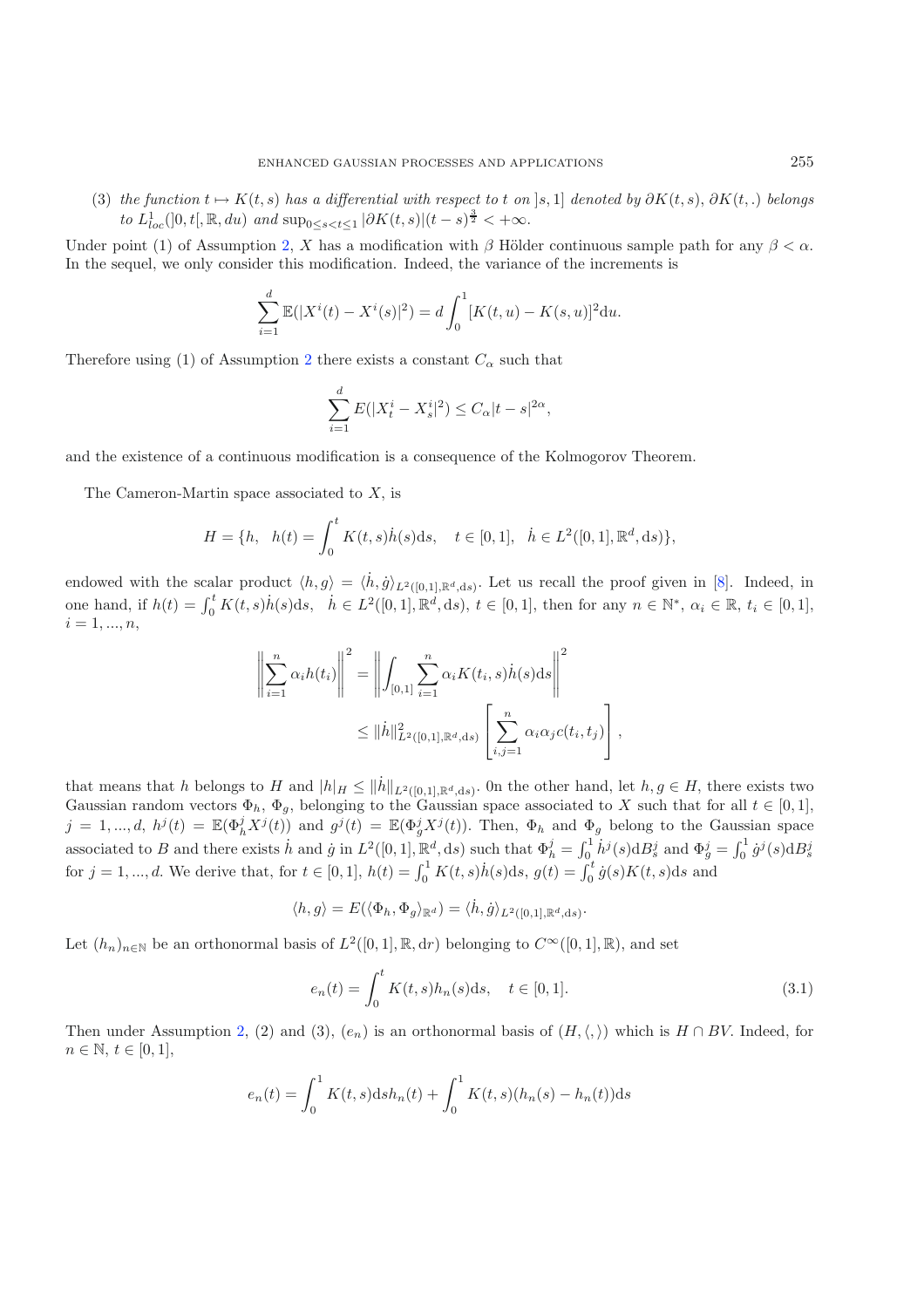is the sum of a function in BV and a function absolutely continuous with respect to the Lebesgue measure with derivative given by

<span id="page-9-0"></span>
$$
\int_0^t \partial K(t,s)(h_n(s) - h_n(t))ds - \int_0^t K(t,s)ds\dot{h}_n(t), \ \ t \in [0,1].
$$

Let us introduce some notation: for  $\Pi = (t_i)_{i=0}^{|\Pi|}$  a subdivision of [0, 1], and  $t \in [0, 1]$ ,

$$
K_2^{\Pi}(t, u, v) = \sum_{t_i \in \Pi, \ t_i \le t} (K(t_i, u)[K(t_{i+1}, v) - K(t_i, v)] - K(t_i, v)[K(t_{i+1}, u) - K(t_i, u)]), \tag{3.2}
$$

and

$$
K_2(t, u, v) = 2 \int_u^t K(r, u) \partial K(r, v) dr - K(t, u) K(t, v) \quad \text{if} \quad u > v,
$$
  
= 
$$
-2 \int_v^t K(r, v) \partial K(r, u) dr + K(t, u) K(t, v) \quad \text{if} \quad v > u.
$$

**Lemma 3.** *Let* K *be a measurable kernel fulfilling Assumption [2.](#page-7-0) The sequel*  $(S_t(X_n^e))_{n\in\mathbb{N}}$  *converges in probability if and only if*  $K_2(t, \ldots)$  *belongs to*  $L^2([0, 1], \text{d}u\text{d}v)$ .

*Proof.* Let  $k, l \in \mathbb{N}$ , since  $e_k$  and  $e_l$  have finite variation, the integral of  $e_l$  with respect to  $e_k$  is limit of the Riemann sums. Then using the integral representation given in [\(3.1\)](#page-8-0), Fubini's Lemma and the definition of  $K_2^{\Pi^n}(t,.,.)$  given in [\(3.2\)](#page-9-0), we have

$$
\int_0^t \left(e_l(s)\dot{e}_k(s) - e_k(s)\dot{e}_l(s)\right)ds = \lim_{n \to \infty} \langle h_l \otimes h_k, K_2^{\Pi^n}(t,.,.)\rangle.
$$
\n(3.3)

Note that  $(u, v) \mapsto K_2^{\Pi}(t, u, v)$  is antisymmetric, so we deal only with  $u > v$ . Then using a change of variable, with  $t_{i_t} \leq t < t_{i_t+1}$ ,

$$
K_2^{\Pi}(t, u, v) = -K(t_{i_t+1}, u)K(t_{i_t+1}, v) + \sum_{t_i \in \Pi, t_i \le t} 2K(t_i, u)[K(t_{i+1}, v) - K(t_i, v)] + \sum_{t_i \in \Pi, t_i \le t} [K(t_{i+1}, u) - K(t_i, u)][K(t_{i+1}, v) - K(t_i, v)].
$$

Since  $(h_n)_{n\in\mathbb{N}}$  is an orthonormal basis of  $L^2([0,1], \mathbb{R}, du)$ , then  $(h_k \otimes h_l)_{(l,k)\in\mathbb{N}^2}$  is an orthonormal basis of  $L^2([0,1]^2,\mathbb{R}, \text{d} u \text{d} v)$ . According Lemma [1,](#page-3-3) the sequence of random variables  $(S(X_n^e)_t)_n$  converges almost surely if and only if

$$
\sum_{0\leq l
$$

In other words,

$$
\sum_{0 \leq k < l < \infty} \lim_{n \to \infty} \langle h_k \otimes h_l, K_2^{\Pi^n}(t, \ldots) \rangle^2 < \infty.
$$

If under Assumption [2,](#page-7-0)  $(K_2^{\Pi^n}(t, ., .))_n$  converges to  $K_2(t, ., .)$  in  $L^1([0, 1]^2, du dv)$  then using the fact that the function  $h_k$  are bounded on [0, 1] for all  $k \in \mathbb{N}$ ,  $\lim_{n\to\infty} \langle h_k \otimes h_l, K_2^{\Pi^n}(t, \ldots) \rangle = \langle h_k \otimes h_l, K_2(t, \ldots) \rangle$  for all  $l, k \in \mathbb{N}$ ; and  $(S(X_n^e)_t)_n$  converges almost surely if and only if  $K_2(t, \ldots)$  belongs to  $L^2([0, 1], du dv)$ .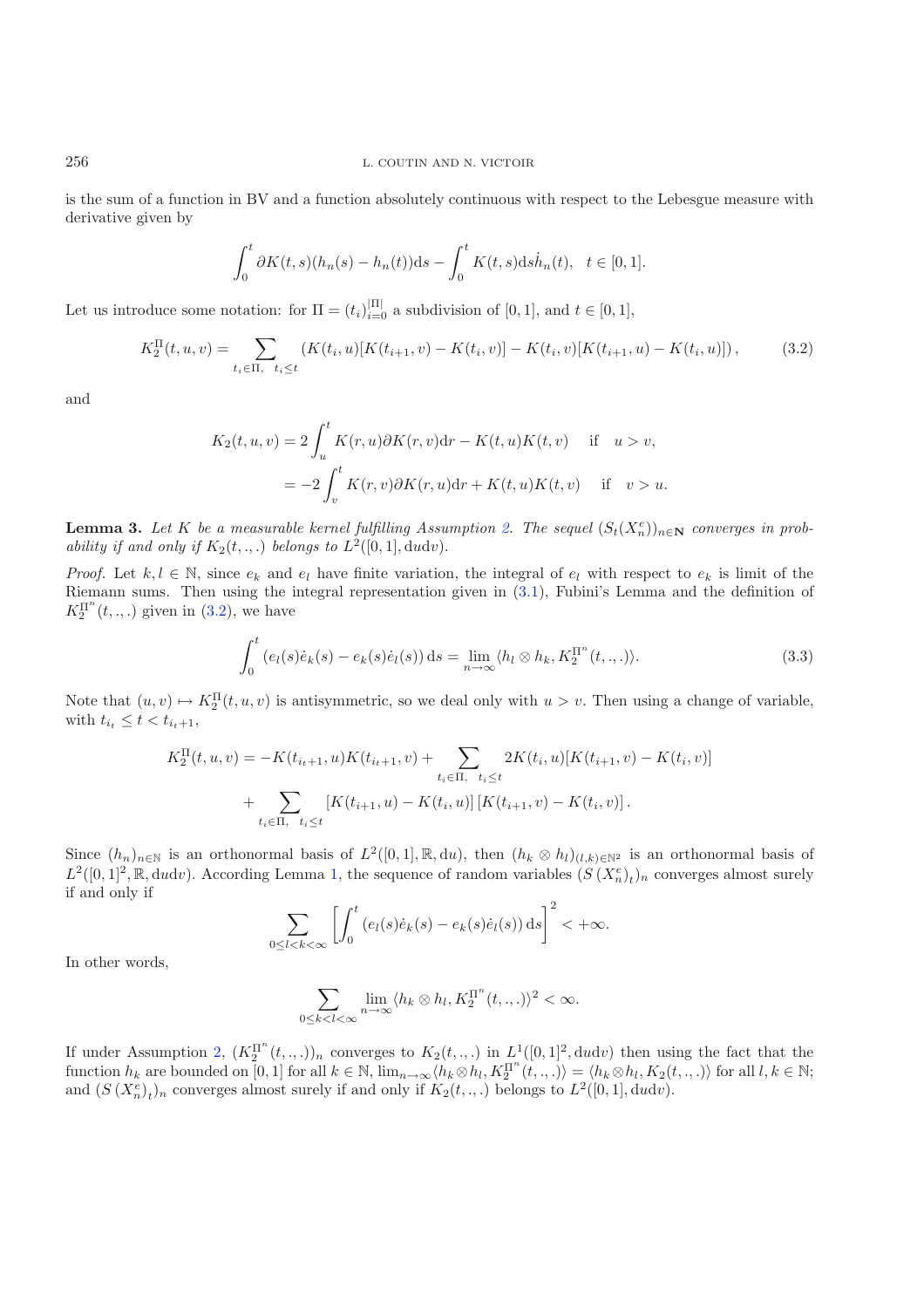Then, it remains to prove that  $(K_2^{\Pi^n}(t, ., .))_n$  converge to  $K_2(t, ., .)$  in  $L^1([0, 1]^2, \text{d}u\text{d}v)$ .

We split  $K_2^{\Pi^n}(t, \ldots) - K_2(t, \ldots) = S_1^{\Pi^n}(t, \ldots) + 2S_2^{\Pi^n}(t, \ldots) + S_3^{\Pi^n}(t, \ldots)$ , where for  $0 \le v < u \le 1$ ,

$$
S_1^{\Pi^n}(t, u, v) = K(t, v)K(t, u) - K(t_{i_t+1}, u)K(t_{i_t}, v),
$$

$$
S_2^{\Pi^n}(t, u, v) = \sum_{t_i \in \Pi^n, t_i \le t} K(t_i, u) \left( K(t_{i+1}, v) - K(t_i, v) \right) - \int_u^t K(r, u) \partial K(r, v) dr,
$$

and

<span id="page-10-0"></span>
$$
S_3^{\Pi^n}(t,.,.) = \sum_{t_i \in \Pi, t_i \le t} \left[ K(t_{i+1}, u) - K(t_i, u) \right] \left[ K(t_{i+1}, v) - K(t_i, v) \right].
$$

First, observe that for  $v < u$ 

$$
\left| S_1^{\Pi^n}(t, u, v) \right| \leq \left| K(t_{i_t+1}, u) \right| \left| K(t_{i_t}, v) - K(t, v) \right| + \left| K(t, u) - K(t_{i_t+1}, u) \right| \left| K(t, v) \right|
$$

and use Fubini's Theorem and Cauchy Schwartz inequality to derive:

$$
\|S_1^{\Pi^n}(t,\ldots)\|_{L^1([0,1]^2,\mathbb{R},\text{d}udv)} \leq 2\left(\sqrt{\mathbb{E}((X^1_{t_{i_t+1}})^2)\mathbb{E}\left(\left(X^1_{t_{i_t}}-X^1_t\right)^2\right)}+\sqrt{\mathbb{E}((X^1_t)^2)\mathbb{E}\left(\left(X^1_{t_{i_t+1}}-X^1_t\right)^2\right)}\right).
$$

Since X is a Gaussian process with continuous sample path  $||S_1^{\Pi^n}(t, \ldots)||_{L^1([0,1]^2,\mathbb{R}, \text{d}udv)}$  converge to 0 when n goes to infinity.

Second, we observe that for  $0 \le v \le u \le 1$ ,

$$
S_2^{\Pi^n}(t, u, v)) = \int_{t_{i_{u+1}}}^t (K(t_{i_r}, u) - K(r, u)) \, \partial K(r, v) \, dr
$$
\n
$$
- \int_u^{t_{i_{u+1}}} K(r, u) \partial K(r, v) \, dr + K(t_{i_t}, u) \left( K(t_{i_t+1}, v) - K(t, v) \right).
$$
\n(3.4)

The convergence of the last term of the right member of  $(3.4)$  to 0 in  $L^1([0,1]^2, dudv)$  follows the same lines as the convergence of  $||S_1^{\Pi^n}(t, .,.)||_{L^1([0,1]^2,\mathbb{R},\text{d}udv)}$  to 0.

For the first term of the right member of  $(3.4)$  note that

$$
\int_{0 \le v \le u \le 1} du dv \int_{t_{i_u+1}}^{t} |K(t_{i_r}, u) - K(r, u)||\partial K(r, v)| dr =
$$
\n
$$
\int_{t_1}^{t} dr \int_{0}^{t_{i_r}} dv |\partial K(r, v)| \int_{v}^{t_{i_r}} |K(t_{i_r}, u) - K(r, u)| du.
$$

Using Cauchy Schwarz inequality in the integral with respect to du and

$$
\mathbb{E}((X_z - X_y)^2) = \int_0^1 [K(z, r) - K(y, r)]^2 dr
$$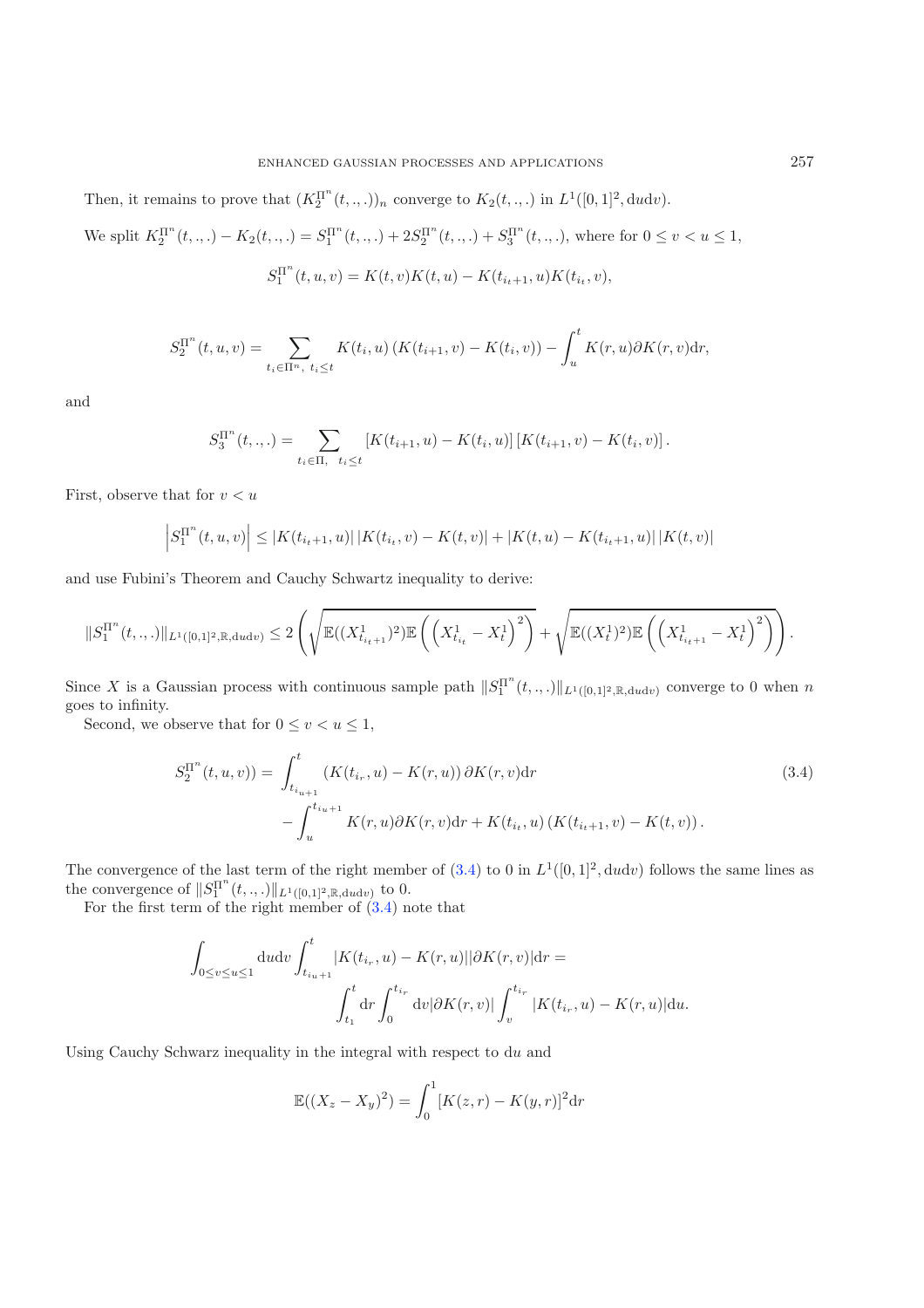we derive

$$
\int_{0 \le v \le u \le 1} \mathrm{d}u \mathrm{d}v \int_{t_{i_u+1}}^{t} |K(t_{i_r}, u) - K(r, u)|| \partial K(r, v)| \mathrm{d}r \le
$$
  

$$
\sqrt{C_{\alpha}} \int_{0}^{1} \mathrm{d}r \int_{0}^{t_{i_r}} |\partial K(r, v)| \sqrt{t_{i_r} - v}|r - t_{i_r}|^{\alpha} \mathrm{d}v.
$$

Then  $\int_{0 \le v \le u \le 1} dudv \int_{t_{i+1}}^{t} |K(t_{i_r}, u) - K(r, u))| |\partial K(r, v)| dr$  converges to 0 when n goes to  $\infty$  since  $t_r \le r$ . For the second term of the right member of  $(3.4)$ , the same kind of computations yields

$$
\int_{0 \le v \le u \le 1} \mathrm{d}u \mathrm{d}v \int_{u}^{t_{i_u+1}} |K(r, u)| |\partial K(r, v)| \mathrm{d}r \le \int_{0}^{1} \mathrm{d}r \int_{0}^{r} |\partial K(r, v)| \mathrm{d}v \int_{\max(v, t_r)}^{r} |K(r, u)| \mathrm{d}u
$$
  

$$
\le \sqrt{C_{\alpha}} \int_{0}^{1} \mathrm{d}r \int_{0}^{r} |\partial K(r, v)| |r - \max(v, t_r)|^{1/2} |r - v|^{\alpha} \mathrm{d}v.
$$

We conclude that  $||S_2^{\Pi^n}(t, \ldots)||_{L^1([0,1]^2,\mathbb{R}, \text{d}udv)}$  converge to 0 when n goes to infinity. Using the same arguments,  $||S_3^{\Pi^n}(t, \ldots)||_{L^1([0,1]^2, \mathbb{R}, \text{d}udv)}$  converge to 0 when *n* goes to infinity.

<span id="page-11-0"></span>**Corollary 3.** *Let* K *be a measurable kernel fulfilling Assumption [2.](#page-7-0) Assume that*

- $(K_2^{\Pi^n}(t, ., .))_{n \in \mathbb{N}}$  *converges in*  $L^2([0, 1]^2, \text{d}u\text{d}v)$  *to*  $K_2(t, ., .);$
- $t \mapsto K_2(t,.)$  *is*  $\beta$  *Hölder continuous in*  $L^2([0,1]^2, \mathbb{R}, dudv)$ *.*

*then* **X** *is natural lift of* X.

*Proof.* We define  $A = ((\pi_{i,j} - \pi_{j,i})(\mathbf{X}))_{(i,j)\in\{1,\ldots,d\}^2}$  to be the area of **X**. For all  $s < t \in [0,1]$ .

In order to establish the continuity of the paths of **X**, according to the expression of  $\pi_{i,i}(\mathbf{X})$  given in [\(2.1\)](#page-3-1) it only remains to prove that A has a continuous version. Just observe that for  $t, s \in [0, 1]^2$ 

$$
\mathbb{E}((A_t^{i,j} - A_s^{i,j})^2) = \|K^2(t, \ldots) - K^2(s, \ldots)\|_{L^2([0,1], \mathbb{R}, \text{d}udv)}^2
$$
  

$$
\leq |t - s|^{2\beta}.
$$

Then using the fact (see [\[2](#page-12-10)]) that there exists a constant  $C_p$  such that for all variable Y in the second Wiener chaos of  $X$ ,

$$
\mathbb{E}(Y^p) \le C_p \mathbb{E}(Y^2)^{p/2}
$$

and the Kolmogorov Lemma we obtain the continuity of  $A^{i,j}$  and then of **X** in  $G^2(\mathbb{R}^d)$ .  $\Box$ 

As it is pointed out in the pioneering paper of Decreusefond-Ustünel,  $[8]$  $[8]$ , a now celebrate example of Volterra process which satisfies the previous assumptions is the fractional Brownian motion with Hurst parameter  $h \in$  $(0, 1]$ . The associated kernel is [\[16](#page-13-4)]: for  $s < t$ ,

$$
K_h(t,s) = c_h s^{\frac{1}{2} - h} \int_s^t (u-s)^{h-\frac{3}{2}} u^{h-\frac{1}{2}} du, \text{ for } h > \frac{1}{2},
$$
  
=  $c_h \left[ \frac{(t-s)^{h-\frac{1}{2}} t^{h-\frac{1}{2}}}{h-\frac{1}{2}} - \int_s^t (u-s)^{h-\frac{1}{2}} u^{h-\frac{3}{2}} du \right] s^{\frac{1}{2} - h}, \text{ for } h < \frac{1}{2},$   
=  $\mathbf{1}_{[0,t]}(s)$  for  $h = \frac{1}{2}$ 

where  $c_h$  is a suitable constant such that the covariance function is

$$
c(t,s) = \frac{1}{2} \left[ s^{2h} + t^{2h} - |t - s|^{2h} \right].
$$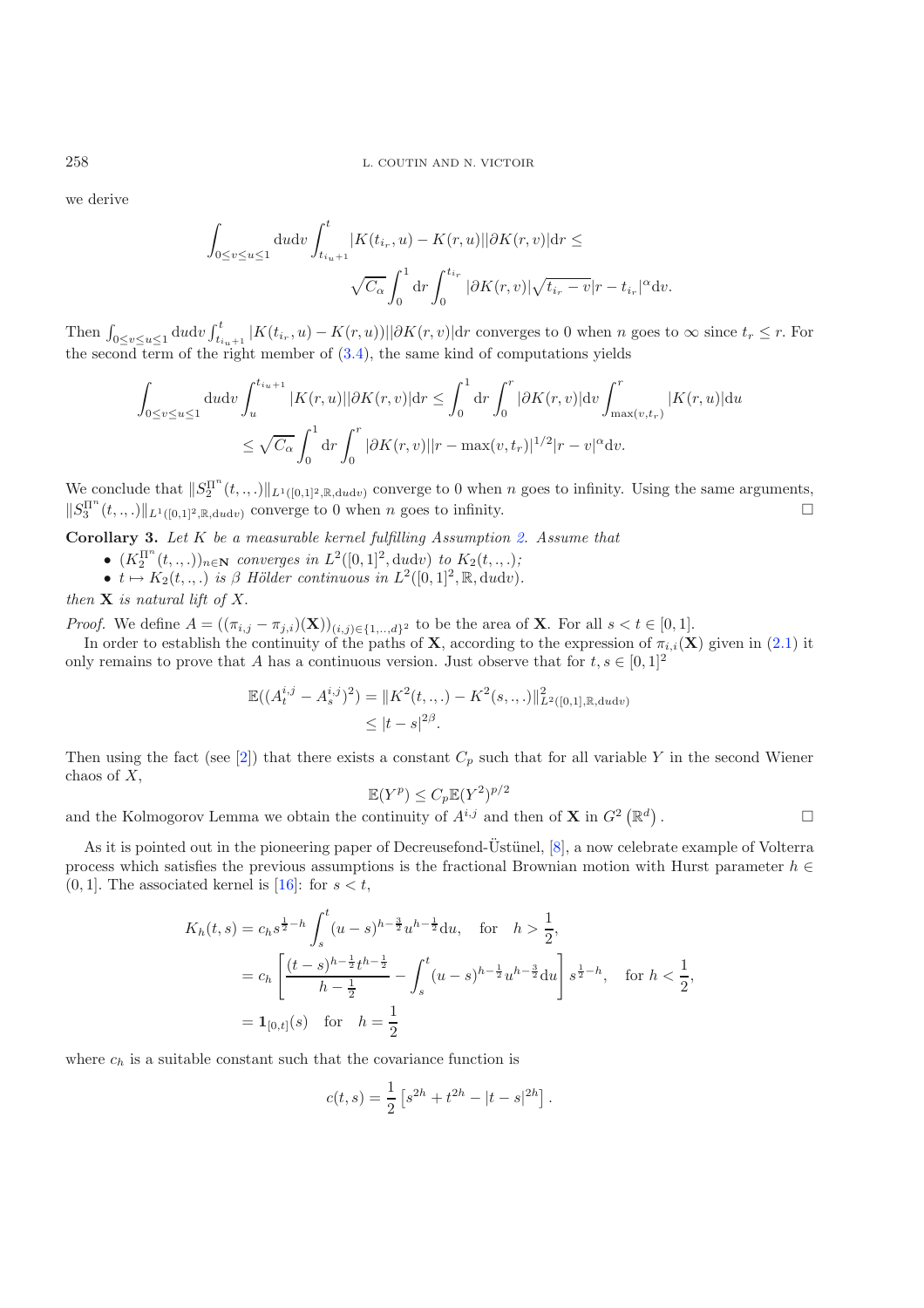**Remark 1.** *As it pointed out in Proposition 32 of [\[5](#page-12-3)], fractional Brownian motion fulfills the existence condition of Corollary* [3](#page-11-0) *if and only if is*  $h > \frac{1}{4}$ .

# 4. Application: a generalised Wong-Zakai Theorem

For simplicity, we will work with the Gaussian process Brownian Motion B, together with its natural lift  $\mathbf{B}_t = \left(B_t, \int_0^t B_u \circ dB_u\right)$  (it is a natural lift from Th. [2](#page-6-0) for example). It is clear that we can extend the following result to more general Gaussian processes. We fix a orthonormal basis e of the Cameron-Martin space of B, *i.e.*  $(e_n)_n$  is a orthonormal basis of  $L^2([0,1], du)$ . Then,  $B_t = \sum_{i=0}^{\infty} N_i^e e_i(t)$ , and define  $B_{0,n}^e(t) = \sum_{i=0}^n N_i^e e_i(t)$ . Then, from the continuity of the Ito map and the results in this paper, we obtain the following theorem:

**Theorem 4.** *Assume that*  $p \in [2,3)$ . *Let*  $V = (V_i)_{1 \leq i \leq d}$  *be some vector fields on*  $\mathbb{R}^{N}$  *which are*  $C^{p+\varepsilon}$ ,  $\varepsilon > 0$ . *Define*  $Y_{0,n}$  *to be the solution of the ODE* 

$$
\begin{cases} dY_{0,n}(t) = V(Y_{0,n}(t))dB_{0,n}(t) \\ Y_0 = y_0. \end{cases}
$$

*Almost surely,* Y<sup>0</sup>,n *converges in* p*-variation topology to the solution of the Stratonovich SDE*

$$
\begin{cases}\n dY(t) = V(Y(t)) \circ dB(t) \\
Y_0 = y_0.\n\end{cases}
$$

Observe that if we take the Haar basis for the orthonormal basis e of  $L^2([0,1], du)$ , then we fall back on the classical Wong-Zakai Theorem.

# 5. Direction of further research

It would be nice to extend our result to lift to the free nilpotent group of step 3, or to a general step  $n$ . Things there get harder, as the martingale arguments fails to work for integrals of the type  $\int |B_u^1|^2 dB_u^2$ . The condition to check whether we can have a lift is quite neat and easy to read on Volterra process.

*Acknowledgements*. We will to thank the anonymous referee for his careful reading and his suggestions.

#### **REFERENCES**

- <span id="page-12-4"></span>[1] Ph. Biane and M. Yor, Variation sur une formule de Paul L´evy. *Ann. Inst. H. Poincar´e* **23** (1987) 359–377.
- [2] C. Borell, On polynomial chaos and integrability. *Probab. Math. Statist.* **3** (1984) 191–203.
- <span id="page-12-10"></span><span id="page-12-6"></span>[3] P. Cheridito and Nualart, D. Stochastic integral of divergence type with respect to fractional Brownian motion with Hurst parameter  $H \in (0, \frac{1}{2})$ . *Ann. Inst. H. Poincaré Probab. Statist.* **41** (2005) 1049-1081.
- <span id="page-12-8"></span>[4] L. Coutin, An introduction to (stochastic) calculus with respect to fractional Brownian motion, Séminaire de Probabilités XL, *Lect. Notes Math.* **1899** (2007) 3–65. Springer, Berlin.
- <span id="page-12-3"></span>[5] L. Coutin and Z. Qian, Stochastic analysis, rough path analysis and fractional Brownian motions Probab. *Theory Relat. Fields* **122** (2002) 108–140.
- <span id="page-12-2"></span>[6] L. Coutin, P. Friz and N. Victoir, Good rough path sequences and applications to anticipating calculus. *Ann. Probab.* **35** (2007) 1172–1193.
- [7] L. Decreusefond, Stochastic Integration with respect to Volterra processes. Ann. Inst. H. Poincaré 41 (2005) 123–149.
- <span id="page-12-9"></span><span id="page-12-7"></span>[8] L. Decreusefond and A.S. Üstünel, Stochastic Analysis of the Fractional Brownian Motion. *Potential Anal.* **10** (1997) 177–214. [9] X.M. Fernique, Régularité des trajectoires des fonctions aléatoires gaussiennes, École d'été de probabilités de Saint-Flour, 1974. *Lect. Notes Math.* **480** (1974) 1–96.
- <span id="page-12-5"></span><span id="page-12-1"></span>[10] P. Friz and N. Victoir, Approximations of the Brownian rough path with applications to stochastic analysis. *Ann. Inst. H. Poincar´e* **41** (2005) 703–724.
- <span id="page-12-0"></span>[11] A. Lejay, Introduction to Rough Paths, S´eminaire de probabilit´es XXXVII. *Lect. Notes Math.* **1832** (2003) 1–59.